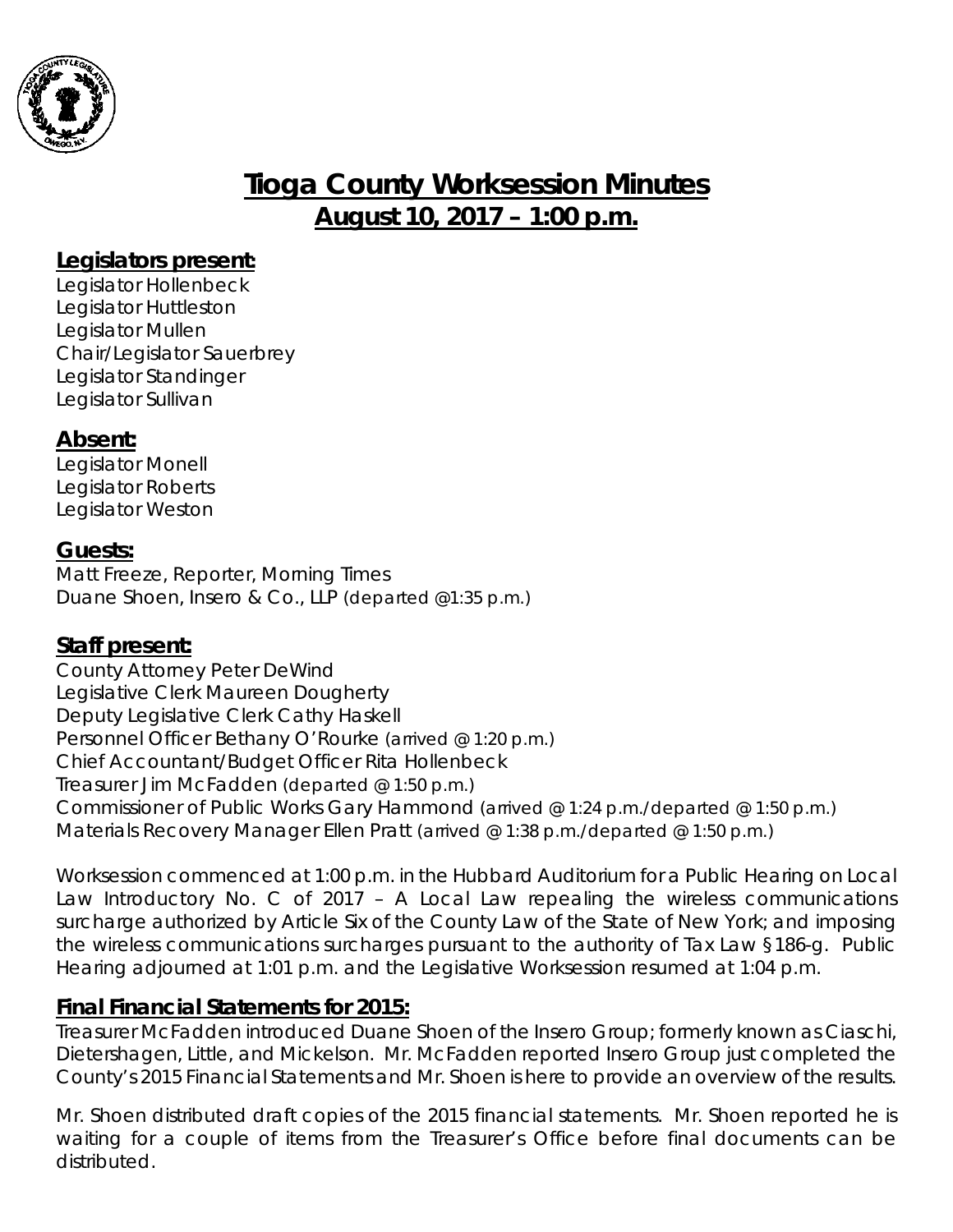Mr. Shoen provided an overview of the documents and highlighted the following:

- *State Audit of Transportation Funds –* NYS DOT requires a specific audit of State transportation assistance in cases where the government has a Federal single audit and where there is a certain threshold of State transportation funds provided to the municipality. This audit identifies the programs that the County spent \$1.6 million dollars in for transportation assistance during 2015. Of this amount, approximately 75% is CHIPS, therefore, this required procedure testing of the CHIPS Program. Mr. Shoen reported the procedure testing was completed and no compliance or internal control issues were found. Legislator Sullivan inquired as to whether this is a new requirement. Mr. Shoen reported this requirement has been in existence for approximately 10 years, however, this is only required in certain instances when the municipality has to have a single audit and meet a \$100,000 or more threshold in State transportation funding.
- *Standard Communication Letter –* Auditing standards require the auditing firm to communicate certain matters with the government at the conclusion of the audit. Mr. Shoen reported this 3-page letter identifies there were changes to the County's accounting policies during 2015. Mr. Shoen reported the Government Accounting Standards Board (GASB), which issues standards for governments, issued some changes that became effective in 2015 with respect to how pensions are accounted for, therefore, information is included in the bound packet.
- *Management Comment Letter –* This document highlights findings and comments and the comment noted is related to the timeliness of bank reconciliations, which turns into the timeliness of the issuance of the report. Mr. Shoen reported this has been a long-standing issue under the old accounting system and there were some difficulties getting bank reconciliations done as a result of the financial software changeover. Mr. Shoen reported the delay was longer this year, but progress has been shown in 2017 and the Treasurer's Office seems to be much closer to being current.
- *2015 Financial Statement Bound Packet –* The first 3-pages following the index is the auditor's report. Mr. Shoen reported they issued a modified opinion on the County's financial statements, which is the best type of opinion to receive. This states that they believe the financial statements are fairly stated and no modifications are required.
	- o *Auditor's Report –* this reports notes the changes in accounting principles (changes in pension standards).
	- o *Single Audit –* this is the audit of federal expenditures, which they also offered an opinion.
	- o *Management's Discussion and Analysis –* this is presented in a narrative format. Most of the information in this document is presented in a government-wide format, which provides a more comprehensive picture of the government.
	- o *Chart of Capital Assets –* at the end of 2015, there was a net depreciation of \$66 million worth of assets recorded on the books.
	- o *Statement of Net Position –* includes all the funds, capital assets, and long-term liabilities for the County as of 12/31/15. Total assets equal \$118 million dollars. Total liabilities equal \$102 million dollars. Net position equals approximately \$17.5 million dollars.
	- o *Fund Level Financial Statements –* as of 12/31/15, the General Fund had almost \$33 million dollars in total assets. Total fund balance of \$21.5 million dollars including \$750,000 non-spendable, \$500,000 restricted fund balance, and \$2.3 million dollars in assigned fund balance.
	- o *Self-Insured Funds –* these funds are reported as proprietary funds, so there are different statements.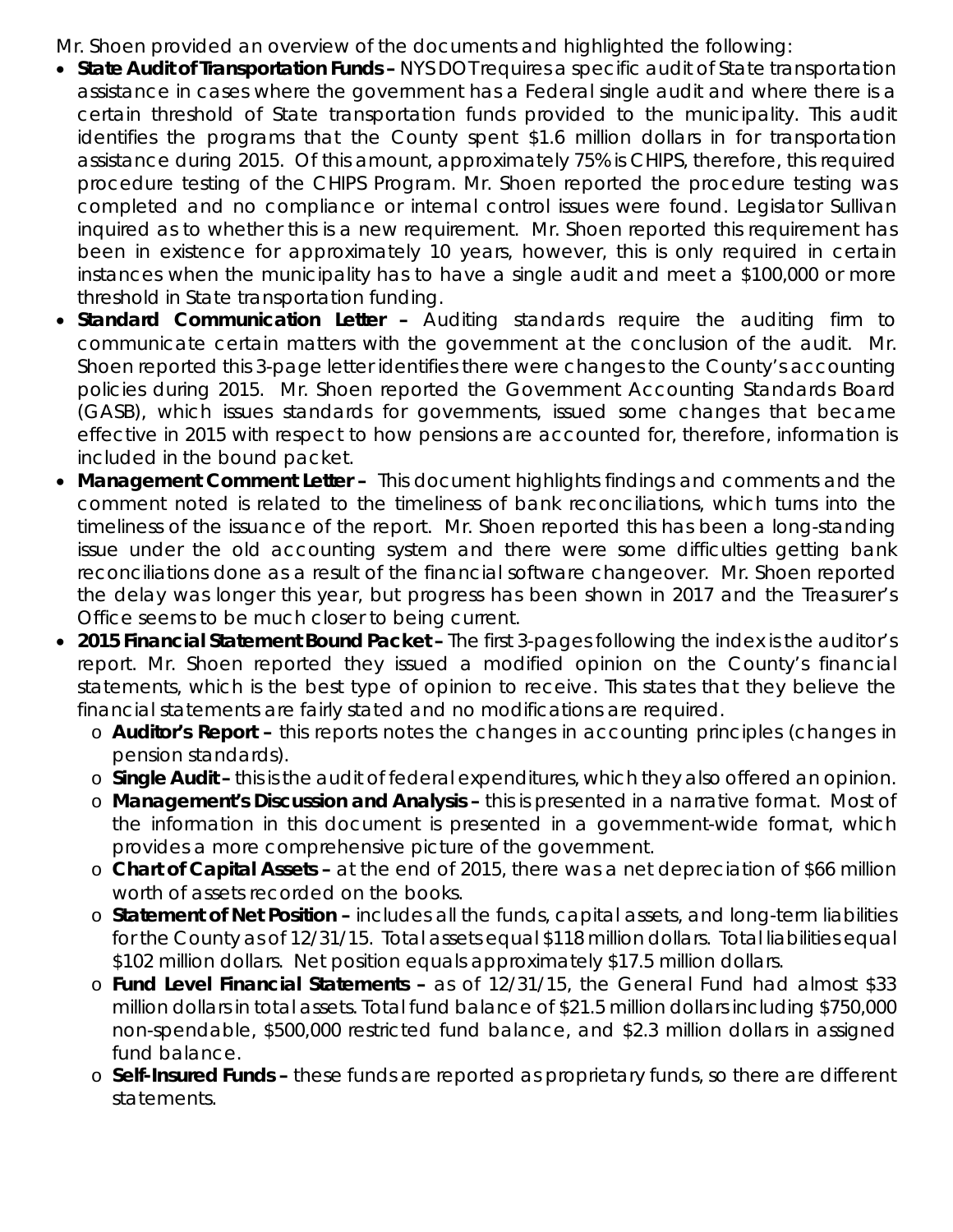o *Notes to the Financial Statements –* this statement summarizes all of the significant accounting policies and provides detailed information included in the financial statements. Most of the information that is in the Summary of Significant Accounting Policies is unchanged other than the pension change. Changes in capitalized assets during 2015 reflects the County spent approximately \$4.6 million dollars in capital assets during 2015, recorded depreciation expense of approximately \$5 million dollars on the government-wide presentation, therefore, total capital asset increase by approximately \$1.7 million dollars from year-end 2014 to year-end 2015. In accounting standards, prior to this new standard being adopted, pension expenditures were reported based on what the County paid to the State. In this new presentation, it is now required that the State as a whole is required to actuarially determine what the net pension liability is for the entire State and then allocate that actuarial liability out to all the local municipalities in very small percentages. The County's financial statements are now reporting a net pension liability based on a percentage of the entire liability at the State level. As of 12/31/15, the County's share of that net pension liability is approximately \$2.5 million dollars, which is reported on the government-wide financial statement. None of this changes the fund level presentation. The fund levels are still presented based on what was paid into the system. The other significant change that is coming about as a result of this change is the same actuarial determinations also set up changes in expected investment earnings and a series of other changes that get reported to the governmentwide basis. The requirements of the new standard are that the State's actuarial calculations estimate that the investments they make into the State system are going to grow at 7.5% per year. A 1% change in those investment expectations would change the County's net pension liability. At the 7.5% assumption, the liability is calculated at \$2.5 million dollars, however, if the State dropped their assumption to 6.5%, the County's net pension liability would increase to more than \$17 million dollars. Also, if the State increased the assumption to 8.5%, the net pension liability would actually become a net pension asset of almost \$10 million dollars. These numbers are very volatile based on changes the way the actuarial determination is calculated. Mr. Shoen reported the State recently dropped the percentage from 7.5% to 7%, therefore, the 2016 presentation will be shown at 7%. In regards to post-employment benefits, principally retirement health insurance, this is also an actuarial determination calculation. As of 12/31/15, the net obligation calculated at approximately \$52 million dollars. This is also something that is in the government-wide presentation, but not in the fund level presentation. This represents the promises made by the County to employees and retirees for health insurance after they retire. The Budgetary Comparison Schedule reflects the General Fund and County Road Fund. This schedule shows the comparison of the original budget and modified budget to the actual activity during 2015 for revenues and expenditures. In regards to revenues at the County level there was approximately \$2 million dollars less in the General Fund than the final budget, however, expenditures were approximately \$7 million dollars less than the final budget. As a result of the Federal funding that flows down through the State to the County, the auditing firm is required to do additional testing of programs. A list of Federal programs that the County spent money on during 2015 is included in this bound packet and in total this equates to \$15 million dollars that ultimately came from the Federal government, mostly to the State government, and then down to the County. Mr. Shoen reported the firm tested five (5) Federal programs; SNAP Program, Highway Planning, HEAP, Childcare Development Block Grant, and the Medical Assistance programs with no findings in respect to how these programs are operated at the County level. The only comment is the timeliness of the reporting.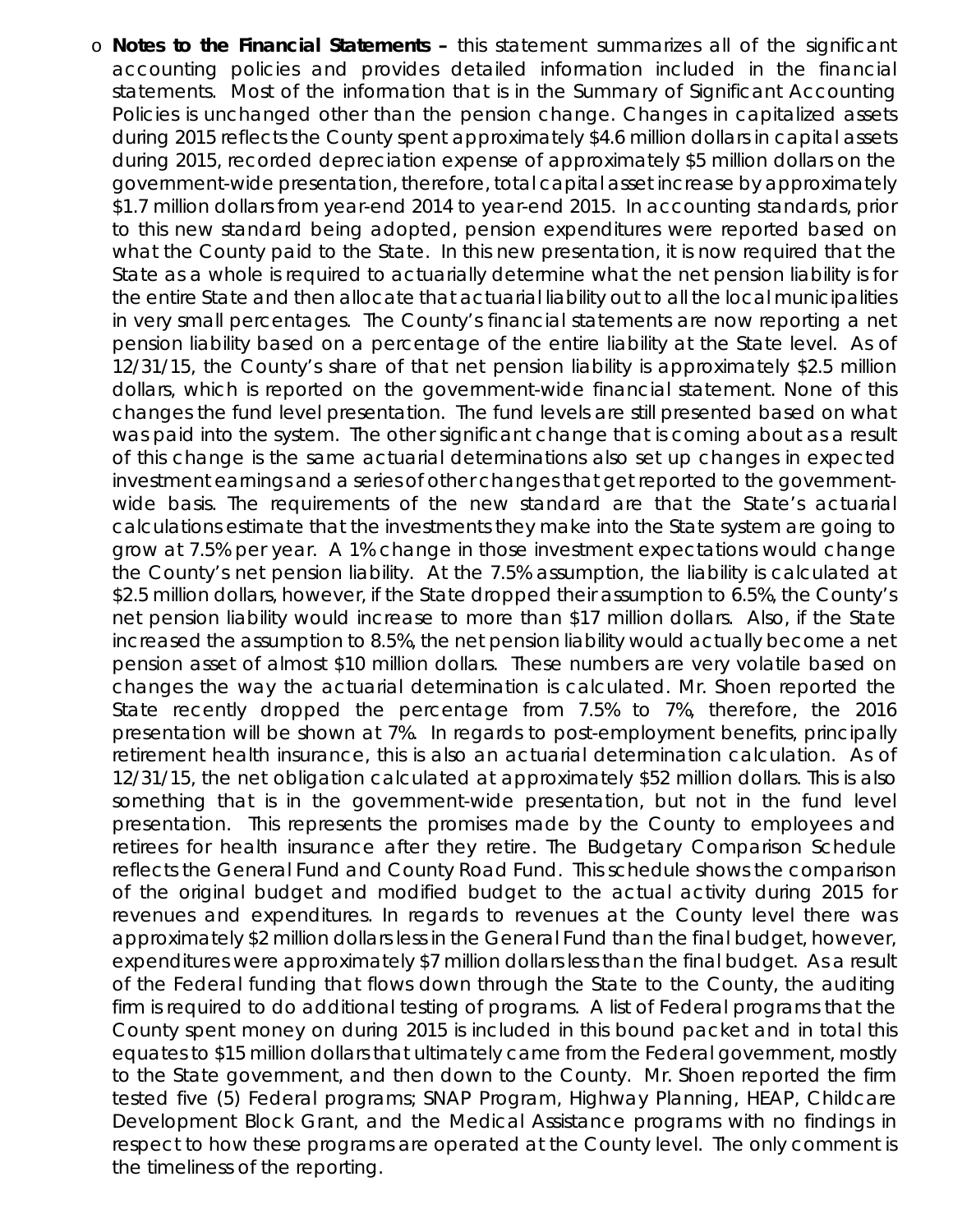Chair Sauerbrey inquired as to whether Mr. Shoen is currently working on 2016. Mr. Shoen reported he is and his staff has been on-site and conducted information gathering and they are waiting for a few items from Chief Accountant Hollenbeck in order to start the process. Mr. Shoen reported he is hoping to be on-site in September to present 2016.

## **Finance Report – Treasurer's Office – Property Acquisition:**

Mr. McFadden reported at the July Finance Committee meeting he had received phone calls from people who wanted to come in and pay cash to buy their properties back. Since that time and before the Treasurer's Office went live with the auction advertising, three or four individuals came into the office and paid cash for their properties.

Mr. McFadden reported he received a phone call from the Apalachin Fire Department expressing interest in purchasing one of the auction properties located on New Street in Apalachin. Mr. McFadden reported the back taxes are \$14,000 and they are willing to pay the back taxes, as well as the auctioneer's fee, school taxes, etc. Mr. McFadden reported he believes they want to demolish the property and develop a road to the back of the Apalachin Fire Station. Mr. McFadden reported the Apalachin Fire Department has a meeting scheduled for tomorrow evening followed by a public hearing sometime next week providing the County is willing to pursue this request. In the meantime, Mr. McFadden reported this parcel has been removed from the auction sale. All legislators were in favor of pursuing the Apalachin Fire Department's purchase request.

Mr. McFadden reported County Attorney DeWind was approached regarding another auction parcel that is a land locked small parcel located in Candor. Mr. DeWind reported this parcel was originally part of the Candor Fire Department property deeded to them from the Village of Candor. This parcel is similar in size and next to the County's parcel that houses our emergency services towers as part of the interoperable grant. Mr. DeWind reported he spoke with Fire Coordinator Okrasinski and this parcel would be useful for them. This would have a very minimal value to anyone except one of the surrounding four neighbors. Mr. DeWind reported the intent is to keep this parcel as County property and perhaps merge this into our existing deed on the parcel that houses the tower at a later time. Mr. McFadden reported based on this request, he also pulled this parcel from the auction.

Mr. McFadden reported the Village of Owego is interested in purchasing the Dwight Harris parcel in the Village of Owego, therefore, this parcel has also been removed from the auction. Mr. McFadden reported a financial amount has not been discussed at this point.

Legislative Clerk Dougherty reported there are currently six (6) resolutions included in the meeting packet regarding auction parcels, however, per Mr. McFadden's request, the Village of Owego parcel resolution will be pulled from the meeting packet.

Mr. McFadden reported the auction sale is being held this evening with 46 parcels up for sale, therefore, anticipates a late-file resolution for next Tuesday, August 15, 2017.

## **NYSAC Fall Conference (Syracuse, NY) – September 13-15, 2017:**

Chair Sauerbrey reported the NYSAC Fall Conference is being held in Syracuse, NY on September 13 – 15<sup>th</sup>. Chair Sauerbrey reported all legislators should have received a mailing with detailed conference information. Chair Sauerbrey reported if any legislator is interested in attending they should contact Ms. Dougherty to make reservations.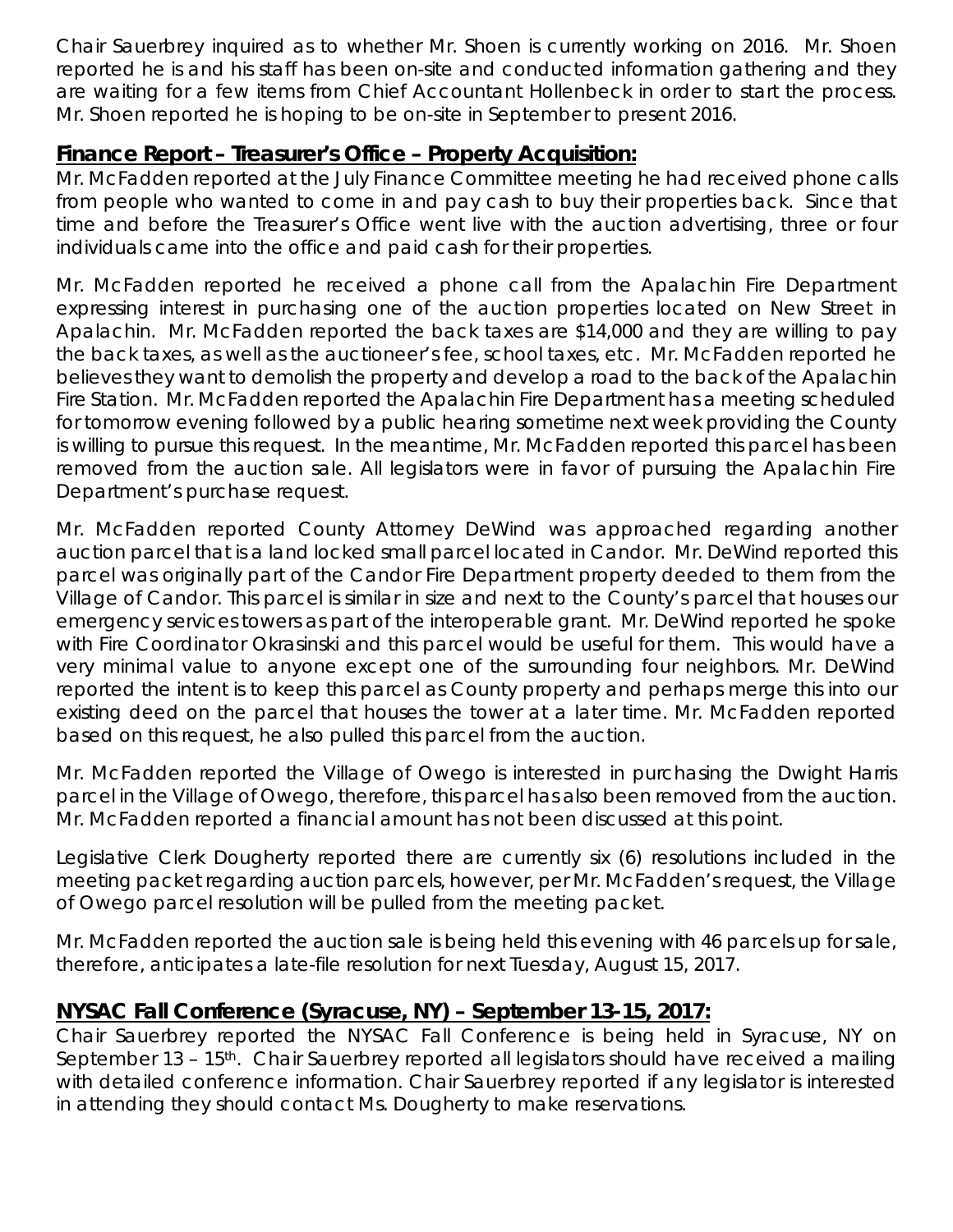# **Approval of Worksession Minutes – July 20, 2017:**

Legislator Hollenbeck motioned to approve the July 20, 2017 Legislative Worksession minutes as written, seconded by Legislator Mullen with Legislators Hollenbeck, Huttleston, Monell, Mullen, Sauerbrey, Standinger and Sullivan voting yes with Legislators Roberts and Weston being absent. Motion carried.

## **Action Items:**

## **ACTION ITEMS FROM JULY 6, 2017:**

#### **ACTION ITEM #1 – 7/6/17 – Paying Costs for Demolished Properties –**

County Attorney DeWind reported we are currently waiting on the results from the Monroe County issue that is still pending. Legislator Sullivan recommended leaving this action item in place until such time information is known on the pending Monroe County issue. **This action will be carried from the August 10, 2017 Legislative Worksession.**

#### **Legislative Support – Legislative Clerk Dougherty:**

#### *Approval of Legislative Support Committee Minutes – July 6, 2017:*

Legislator Sullivan motioned to approve the July 6, 2017 minutes as written, seconded by Legislator Hollenbeck with Legislators Hollenbeck, Huttleston, Monell, Mullen, Sauerbrey, Standinger, and Sullivan voting yes with Legislators Roberts and Weston being absent. Motion carried.

Legislative Clerk Dougherty reported the following:

- The August Legislative Meeting is scheduled for Tuesday, August 15, 2017, at 12:00 p.m*.* in the Hubbard Auditorium. The Legal/Finance Committee will meet prior at 10:00 a.m. in the Legislative Conference Room.
- Legislator Sullivan will do the prayer and pledge and start the voting process at the August 15, 2017 Legislature meeting.
- Retirement Reporting Meeting Met with Treasurer and Personnel Office staff regarding retirement corrections and clarification of process moving forward. Still working on issues. Another meeting is scheduled for August  $17<sup>th</sup>$  at 9:30 a.m. to finalize the letter going back to the NYS Retirement indicating all discrepancies have been corrected.
- Legislative Budget is tracking well.
- Public Hearing on the sales tax extender was held on July 6, 2017 and the resolution was adopted at the 7<sup>th</sup> Regular Legislative Meeting on July 11, 2017. Received a letter from the NYS Taxation and Finance Department indicating the County is good for another three years.
- 2017 budget is tracking well.
- 2018 Legislative Budget is \$468,770, which includes salaries at the 2017 rates. The 2017 budget is \$499,887, therefore, coming in less for 2018. This is partly due to the \$15,000 that was allocated in 2017 for the IT Security Assessment/Audit RFP, which is not relevant for 2018. The 2018 budget continues to carry the salary for the Information Security Officer (ISO), which is then transferred to Public Health budget after the first of the year. The budget does reference some line increases/decreases according to current expenditures. The Legislative staff has determined that there will be zero vacation sellback for 2018, as Ms. Dougherty and Ms. Haskell intend to utilize their vacation time. For 2018, there is a line item for non-union staff overtime in the amount of \$900.00 due to the possibility of the State passing legislation allowing non-union staff to be compensated for overtime if the annual salary is under \$47,000. All legislators were in agreement with the 2018 budget, as presented.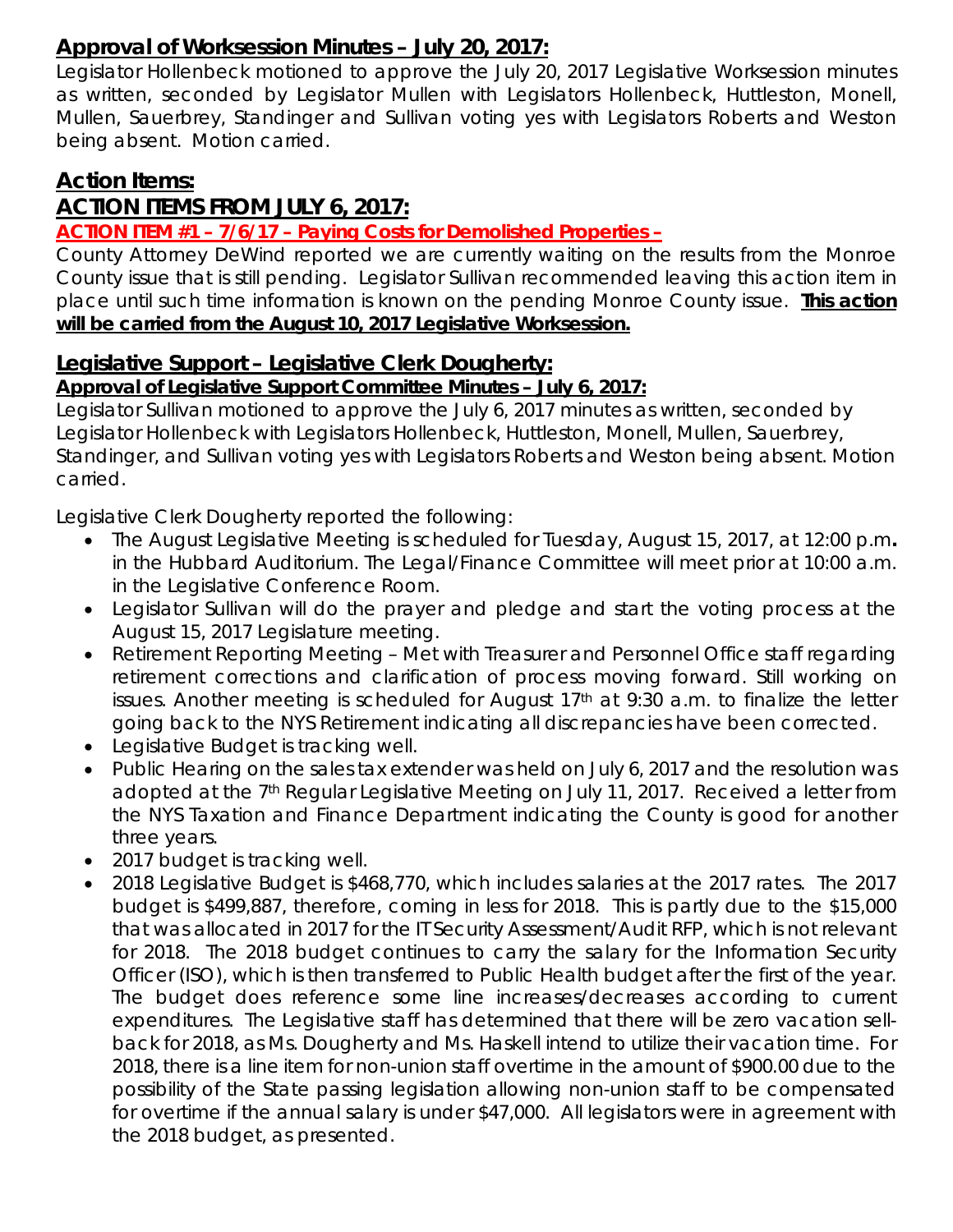## **Proclamation –**

 *Immunization Awareness Month* – Public Health has indicated this is a new proclamation, therefore, Legislator Standinger will read and present at the August 15, 2017 Legislative meeting.

## **Resolutions:**

The resolutions for the August 15, 2017 Legislative meeting were reviewed and the following discussion occurred:

- ► *Authorize Extension of Curbside Recycling Contract –* Materials Recovery Manager Pratt reported the Public Works Committee did not have a quorum earlier today, therefore, requested she bring the resolution forth at today's worksession. Ms. Pratt reported she has a worksheet identifying it is cheaper for the County to extend the current contract versus doing a re-bid, therefore, recommends utilizing the remaining extension. Ms. Pratt reported the County currently has a 3-year contract with the option for extensions. Ms. Pratt reported we just completed the 2nd extension and we have one extension remaining. Ms. Pratt reported Taylor Garbage has expressed an interest in utilizing the last extension. Commissioner of Public Works Hammond reported Tompkins County just went out for bid and had a 49% increase per household and we believe we would be forecasting a similar increase. Currently, if the County chooses to opt for a re-bid, we are potentially looking at a CPI increase of 8%. Historically, Ms. Pratt reported Tioga County had a 44% increase, therefore in-line with Tompkins County's current bid. Legislator Standinger inquired as to whether Ms. Pratt is satisfied with the work that is currently being done. Ms. Pratt and Mr. Hammond both stated they were satisfied with the current vendor and the work being done. Mr. Hammond reported he did not believe we would secure a better deal than the extension being proposed. All legislators were in favor of this resolution moving forward for Legislature consideration at the August 15, 2017 Legislature meeting.
- ► *Authorize the Sale of County Owned Property Located in the Village of Owego to the Village of Owego –* Mr. McFadden requested this resolution be pulled from the meeting packet, as the Village of Owego does not have a signed agreement at this time. All legislators were in agreement to pull this resolution from the meeting packet.

Legislator Hollenbeck reported the Personnel Committee did not have a quorum earlier today, however, Legislators Hollenbeck, Sauerbrey, and Standinger were in favor of the following two personnel related resolutions moving forward for Legislature consideration at the August 15, 2017 Legislative meeting:

- ► *Create and Fill Seasonal Social Welfare Examiner Position and Seasonal Office Specialist I Positions for the HEAP Program Department of Social Services -*
- ► *Authorize Donation of Vacation Days or Compensatory Time (Sheriff's Office)-* Legislator Sullivan inquired as to whether the County has allowed this in the past. Personnel Officer O'Rourke concurred this has been done a few times. Ms. Dougherty reported the donation of vacation and/or compensatory time came about as the County continues to have a moratorium on the donation of sick time. Sheriff Howard reported Policy 21 indicates the moratorium has been in place since 1998 for donation of sick time. Ms. Dougherty reported she believes the Legislature at the time felt there was an abuse of sick time where employees were using their time as fast as it was accrued and then when a need arose these same employees were accepting donated time from fellow employees. Legislators expressed an interest in re-visiting the sick leave donation moratorium, however, acknowledged this is a separate issue from the resolution presented for vacation/compensatory time donation. In regards to re-